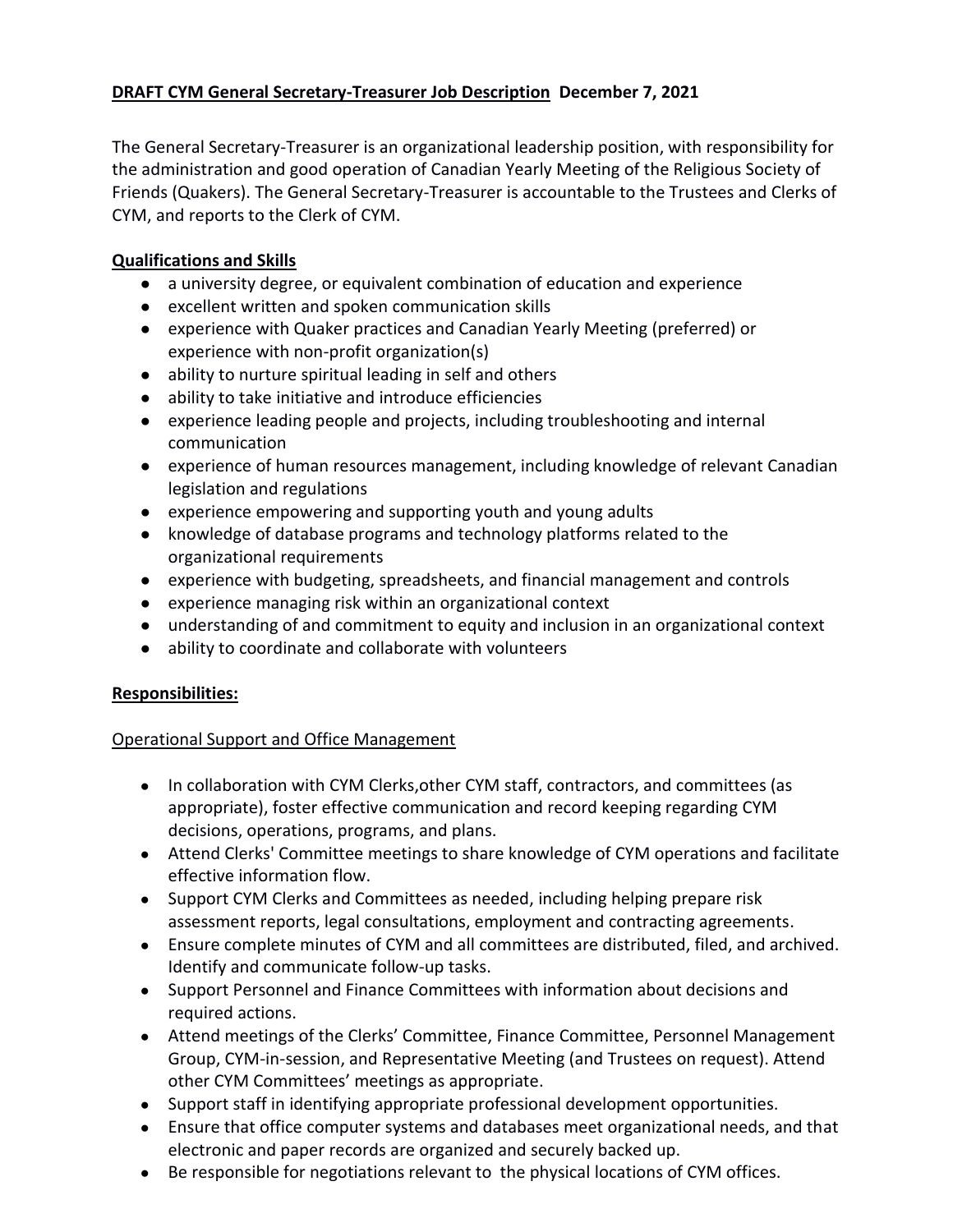● Implement systems to preserve institutional memory for the transfer of files, the clarification of responsibilities to enable smooth transitions of clerks, employees, contractors and volunteers as necessary.

# Canadian Young Friends Yearly Meeting

Arrange support for Canadian Young Friends Yearly Meeting for networking, access to resources, creating budgets, CYFYM programs, and implementation of CYM policies.

### Personnel Administration and Management

*Policy Implementation*:

- Facilitate implementation of the CYM policies.
- Act as an agent of the CYM Trustees, responsible for implementation of CYM Personnel Policy, including training, in conjunction with the Personnel Committee and the Personnel Management Group.
- Work with Personnel Committee and Clerks' Committee to ensure that the CYM personnel system uses human resources best practices, and is accessible to and implemented by CYM committees, including recommending improvements to CYM's Personnel Policy and practices.

# *Management:*

- Serve as the direct contact for all CYM personnel and contracting matters.
- Supervise the work of most CYM staff including the allocation of staff time to support CYM committees.
- Ensure effective, regular CYM staff meetings.
- Oversee hiring and departures of staff as approved by Clerks' Committee and in consultation with Finance Committee.
- Oversee hiring, engagment, renewal and termination of contractors in consultation with the relevant Clerk and Committee.
- Provide orientation for new employees and contractors.
- Oversee the work of contractors in conjunction with relevant committees.
- Oversee exit process for departing employees and contractors.
- Ensure appropriate documentation and filing of all personnel matters.
- Maintain connection with and attend meetings of Secretaries and Superintendents of other Yearly Meetings or Quaker bodies.
- Be the point of contact for workplace conflicts, discrimination, harassment and violence complaints and act as a resource to facilitate resolution.

# Legal Compliance

- Monitor relevant employment laws and regulations and work with Personnel Committee to ensure the Personnel Policy complies with legal requirements and human resources management best practices.
- Consult and liaise with Human Resources advisors and employment lawyers, as needed.
- Ensure compliance with CYM's responsibilities as an employer, including occupational health and safety standards.
- Ensure CYM complies with current regulations with respect to charity law and corporate law (not-for-profits).

#### Finance Management